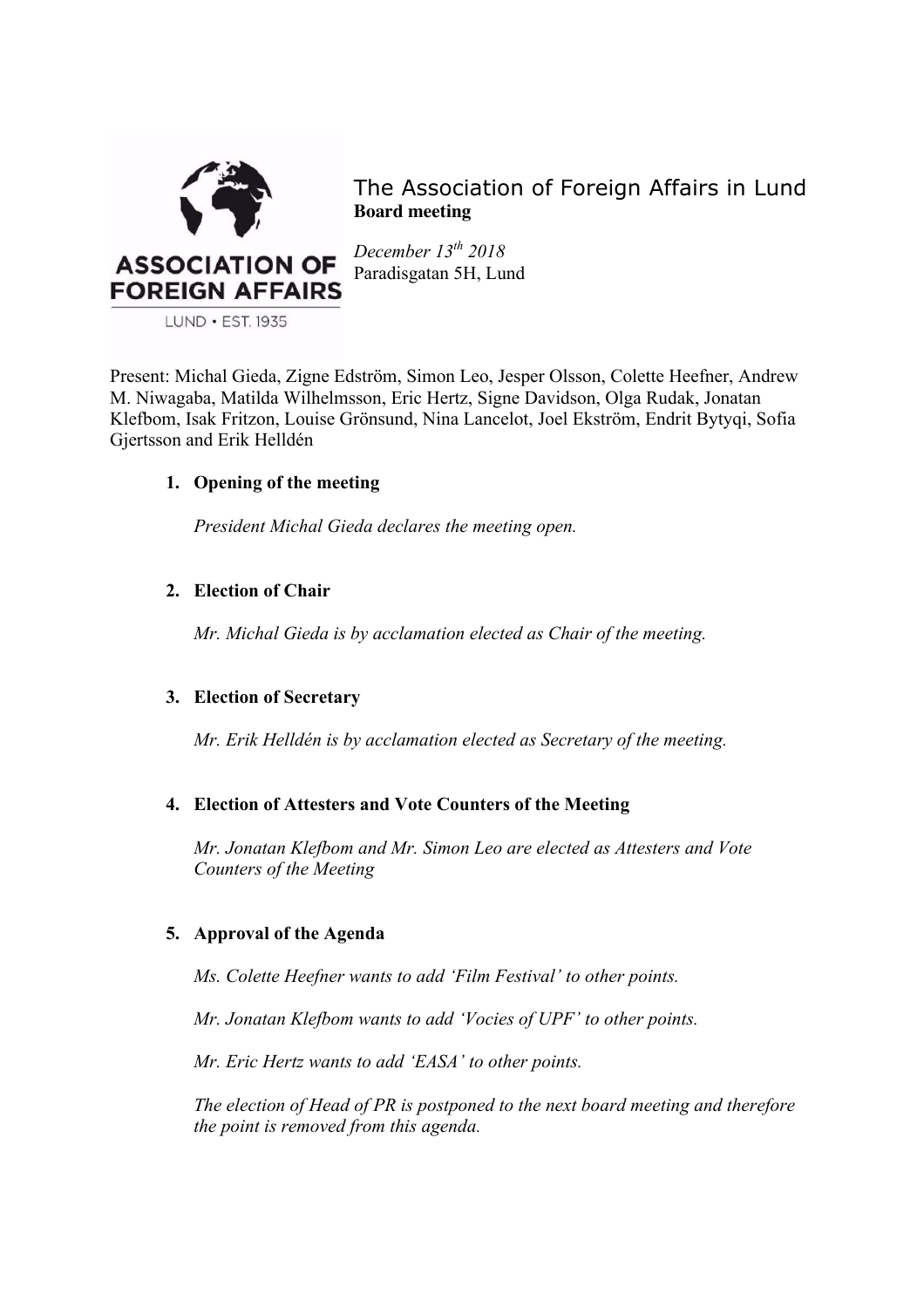*The agenda with the proposed additions is approved.* 

*Mr. Andrew M. Niwagaba enters the meeting at 5.28 PM.*

## **6. Presidium reporting**

#### **Presidents**

*Ms. Zigne Edström asks the board to share the member survey in the committees and to other members of the association. Study circles need to be updated soon.*

## Treasurer

*Mr. Simon Leo informs that he has been working on the survey. He and the presidium has started the process of applying for grants.*

## Head of IT

*Mr. Erik Helldén informs that he has been researching plugins. It's his last board meeting, and everyone is very sad about that.* 

#### UFS representative

*Mr. Hannes Berggren informs that he is currently at a board meeting with UFS. He has sent out an email to the board with the operational plan of UFS.* 

## **7. Committee reporting**

## Activity Committee

*Activity is happy with the last sittning and the semester as a whole. They are organising a christmas potluck on the 17th of December at Kämnersrätten, and they want people to sign up. Next sittning is on the 23rd of January and the theme is "kids birthday party".* 

## Career Committee

*Career informs that member commitment has been satisfactory throughout the semester. The networking event was great. Great collaboration with the other committees.*

## Lecture Committee

*Lecture informs that it is going okay. They're doing great with geographical spread, not so much with gender balance. There will be a European Election week next semester, and we could potentially collaborate with LUPEF or other organisations when organising this in order to get more people to attend. They will have workshops next semesters. They will also start*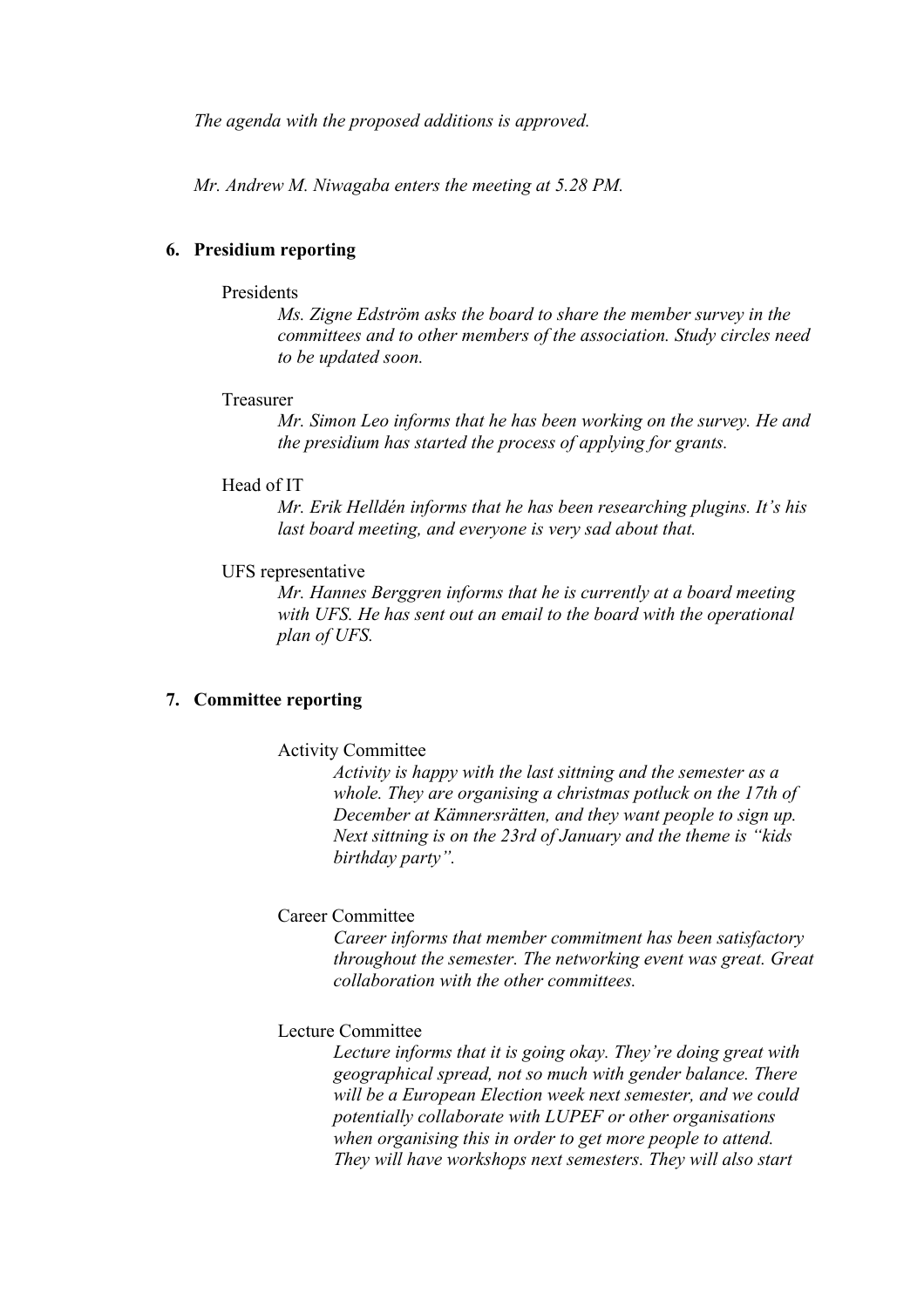*each lecture with a five minute intro, and they can spread information from the other committees then.*

#### Magazine Committee

*Magazine has published two magazines this semester. The workshop turned out great. Daniel at UFS has fixed the membership system, so the magazines should now be sent out correctly.* 

#### PR Committee

*PR has reached 40% of their goal to gain 1000 members through the year. They are happy with the way that committee members have grown as they have become more confident in themselves and their ideas. The person that was nominated for the soon to be vacant position "Head of PR and Deputy Board Member" has withdrawn their candidacy, which means that another application process will begin as soon as possible.* 

## Radio Committee

*Radio is happy with how the semester has turned out. They will have published 10 podcasts in total. They have focused on individual work, but next semester, they will focus more on collaborations with other committees and between members.* 

## Travel Committee

*Travel informs that the trip to New York was amazing. It was a good combination of fun and interesting visits to different organization. The next trip is probably going to be to Georgia. The collaboration with Radio was successful.* 

## Webzine Committee

*Webzine now publishes three articles per week, and they have deadlines set until February. It is more effective to publish the articles both on the "UPF facebook" page and "the Perspective" facebook page. They have* 

#### **8. Election of Head of IT and Board Member**

*Election committee presents their nomination for the position: Mr. Jacob Wolheim.*

*Jacob Wolheim is elected as Head of IT and Board Member for the remainder of the operational year of 2018/2019 through acclamation.* 

*The meeting is adjourned at 18:38.*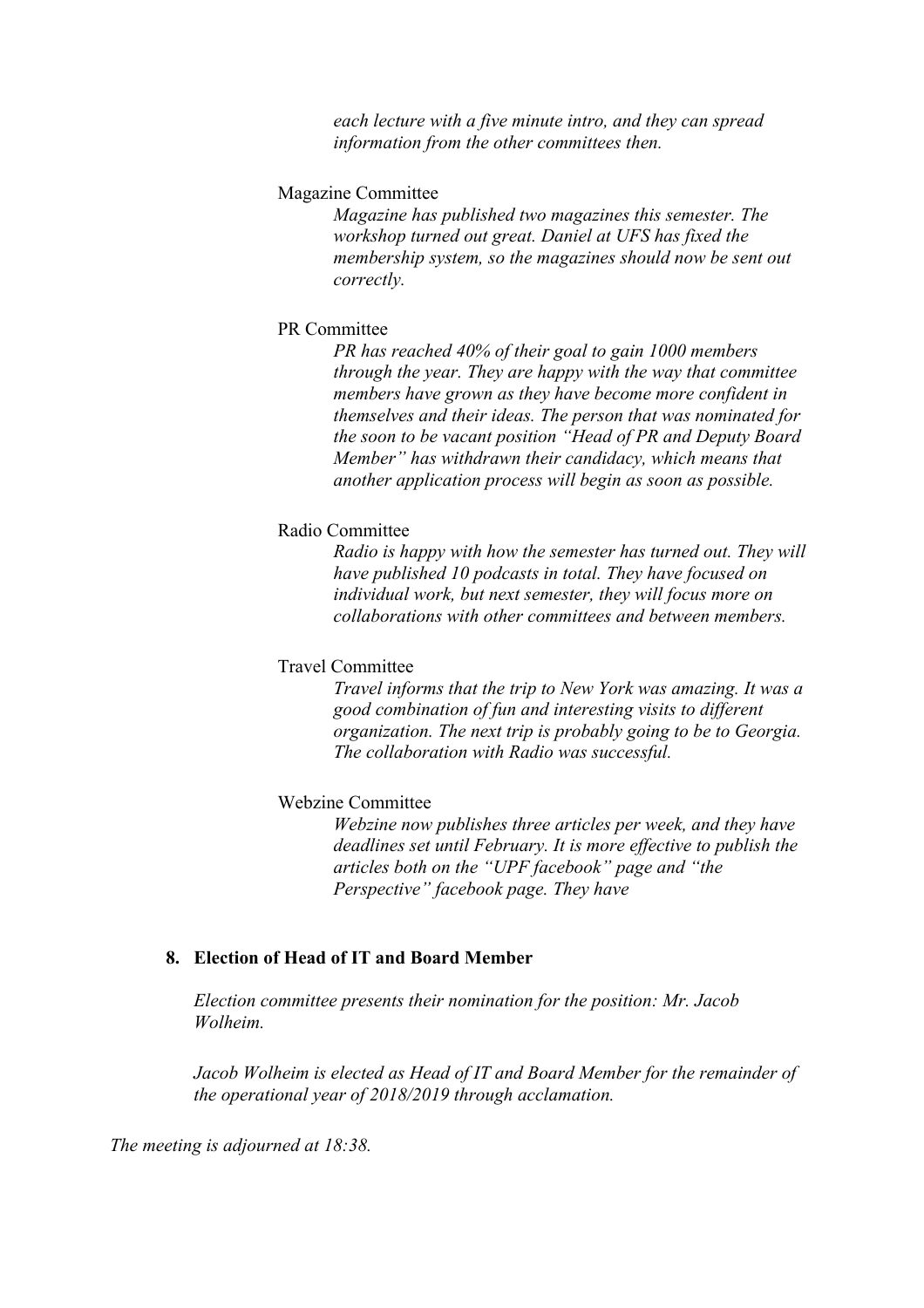*The meeting is resumed at 18:50. Ms. Olga Rudak joins the meeting.* 

## **9. Collaboration partners**

*Mr. Michal Gieda asks: How should we treat the possibilities to get new collaboration partners?*

*Right now, we put collaboration partners' logos on the website, posters, cover photo, full page advertising in the magazine, possibility to spread information through our newsletter in accordance with our contracts with the partners. The board brainstorms potential ways in which we can spread the word about our collaboration partners. The board will compile a list of their suggestions.* 

## **10. Other points**

## Christmas potluck

*The board is meeting up on Saturday for dinner to celebrate the end of the semester.*

## Film festival

*On March 20th–24th, UPF will collaborate with RWI that hosts a film festival on the theme of human rights.* 

## Vocies of UPF

*Radio is thinking about having a theme week next semester where members or board members can record chronicles "krönikor" where they can speak their minds about a topic of their own choice.* 

## EASA

*We should get more "utrymme" in the marketing of our joint lectures with EASA. Previously, we have not been involved in the creation of graphical material related to lectures. This should change. It will be discussed with EASA.*

## **11. Confirmation of next board meeting**

*The next meeting will be held on the 17th of January at 18:00. The venue is yet to be announced.* 

## **12. Meeting adjourned**

*The meeting is adjourned at 19:29.*